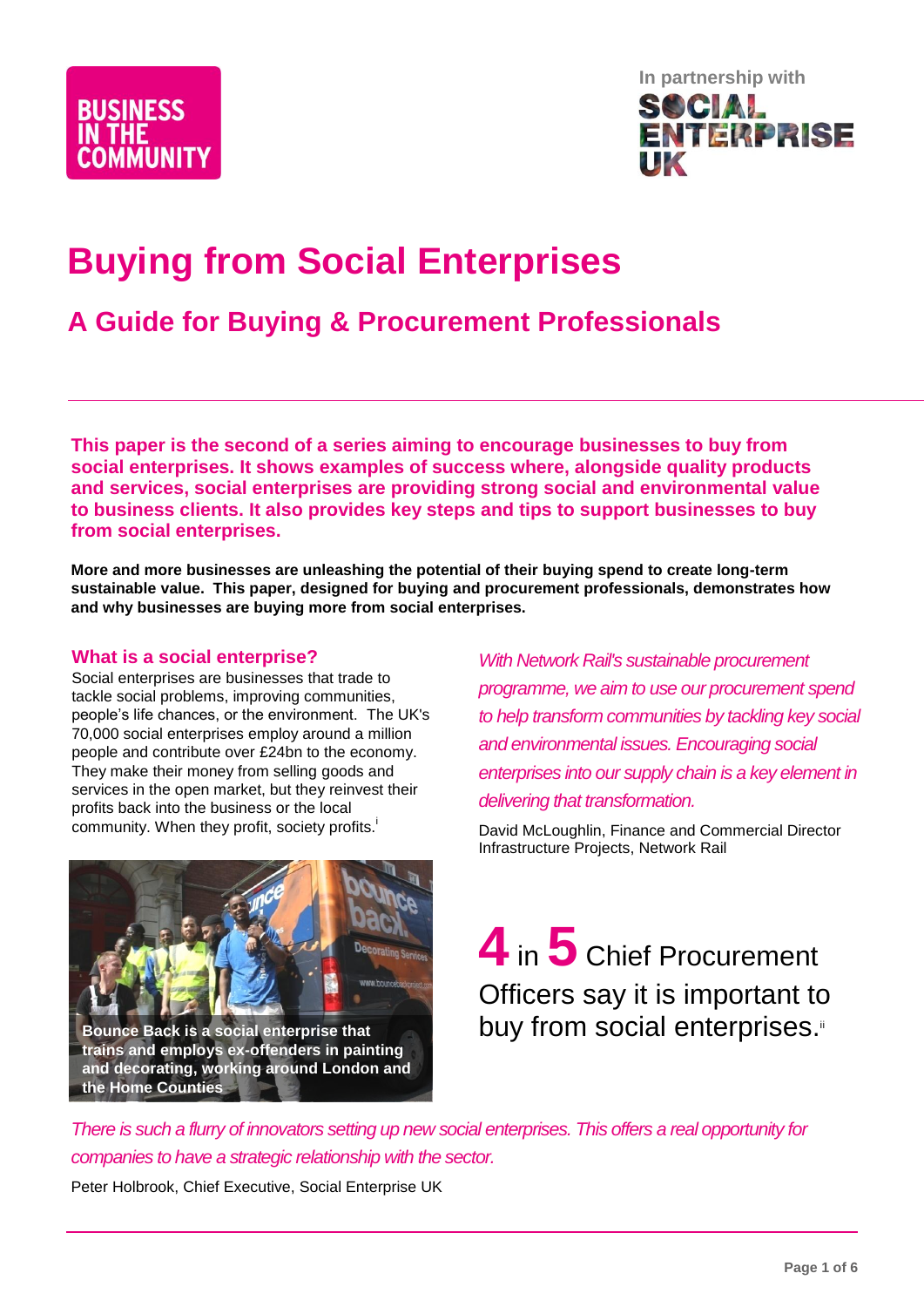## **Why buy from social enterprises?**

The senior buyers and Chief Procurement Officers we spoke to focus on four key drivers for businesses:

### 1. **ACCESS INNOVATION & CREATIVITY**

Incorporating social and environmental value into your procurement encourages innovation. Responsible businesses and those taking different approaches to supply chains have been proved to unlock companies' innovative potential, enabling them to see situations from a different point of view.<sup>iii</sup> Working with social entrepreneurs, those finding innovative solutions to challenges and services, has also been shown to inspire creativity within the business itself.<sup>iv</sup>

*Waitrose currently have over 600 local and regional suppliers, managed directly, which serve a small number of stores. We start with the product, looking for quality, provenance and an innovative approach. Our aim is to build long-term relationships with farmers and suppliers, which help* 



*our customers to get the best possible food and drink. One example of the creativity that our suppliers bring is Rubies in the Rubble, a social enterprise, taking unsold fruit and vegetables discarded at New Spitalfields market in London and turning it into premium chutney.* 

**Currys** and **PC World** worked with **MyKindaCrowd** to target a youth audience and market in schools. This resulted in Currys and PC World finding innovative brand ambassadors.

**Wates** is committed to increasing social enterprises as an integral part of their procurement process, enabling Wates to source a new, sustainable supply chain and access to innovation. They have traded over £4million with around 30 social enterprises in core service areas and, in partnership with Social Enterprise UK, have created the first Social Enterprise Brokerage service and directory for the construction industry.

David Jones, Supply Chain Director, Waitrose

### 2. **ABSORB LOCAL INSIGHT**

Social enterprises are rooted in the communities they serve, which makes them best placed to develop local, tailored solutions to deal with some of businesses' most pressing challenges.



*By working with local enterprises, we can source products locally and differentiate ourselves in the market, supporting the local community and meeting guest needs. A values based procurement approach can help our hotels have an even bigger impact on the local economy and local people.* 

Kate Gibson, Vice President Corporate Responsibility, InterContinental Hotels Group

**Veolia** reduce the amount of waste sent to landfill by forming long-term partnerships with agile, innovative social enterprises who can take these waste streams for reuse and recycling. For example, **Elixir Group** in Merseyside which salvages plastic materials and waste electronic and electrical equipment, and provides training and employment for vulnerable adults, or **Community RePaint** (pictured) who collect reusable, leftover paint and re-distribute it to individuals, families, communities and charities in need.

### **Three times as many social enterprises as traditional SMEs operate in the UK's most deprived communities, and half actively employ people who are disadvantaged in the labour market.**<sup>v</sup>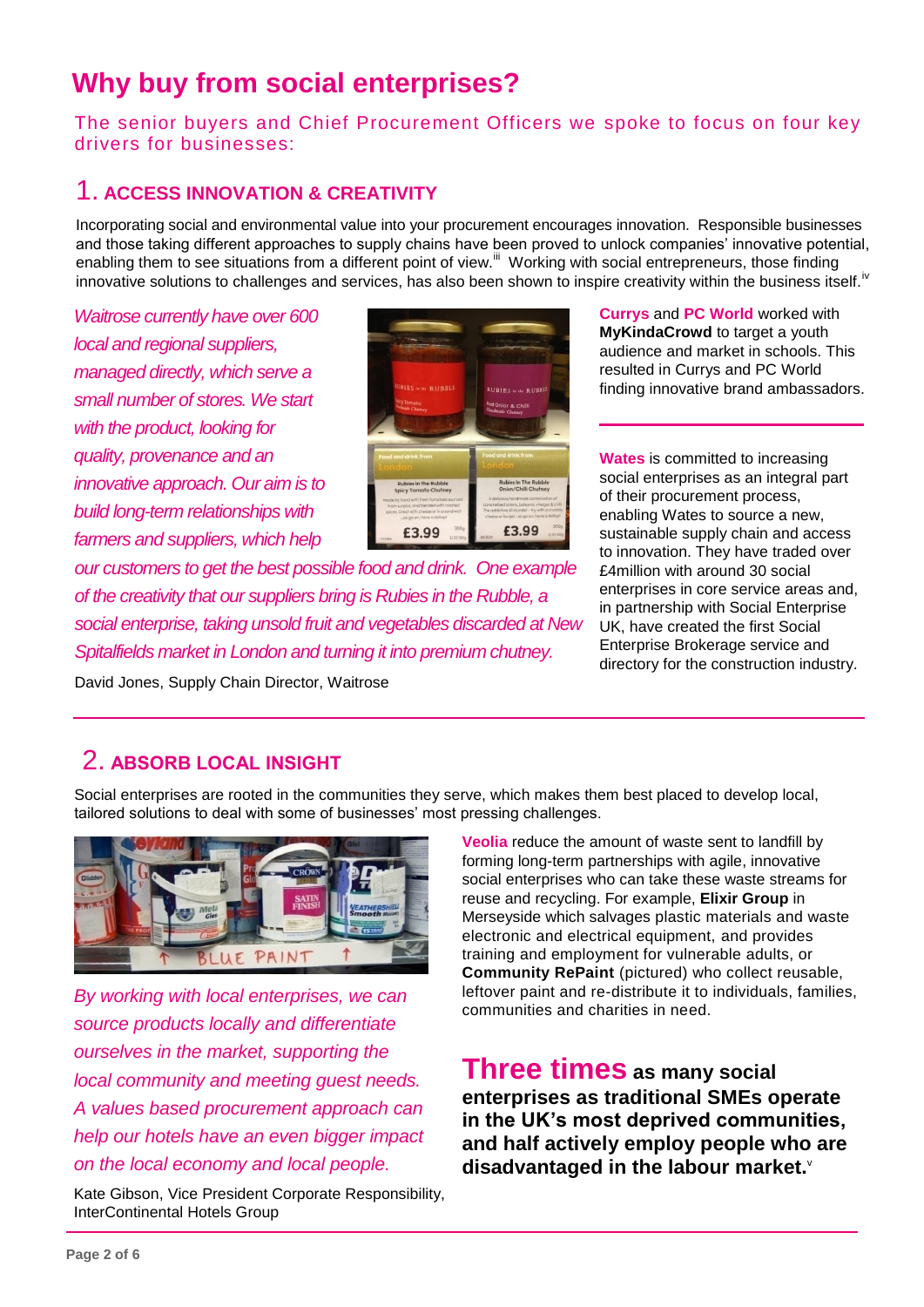## 3. **DEMONSTRATE VALUES TO CUSTOMERS**

Businesses are under increasing pressure to demonstrate responsible behavior. Buying from social enterprise is a great way to use the power of your corporate spend to create social and environmental value.

**PHS Group** work with **Arts Factory Design**, a marketing communications enterprise; while **GreenCap** deliver artificial planting and pot planters to **PHS Greenleaf**, providing a new service for PHS' clients. Through buying from social enterprises, PHS lives its sustainable values and also demonstrates social value to its clients and its clients' clients.

**87% of global consumers say they take social and environmental issues into consideration when buying a product.**vi

*Tragus, one of the largest casual dining restaurant chain operators in the UK, operating primarily under the Café Rouge, Bella Italia and Strada formats in the UK is proud to partner with Belu as our bottled water supplier since 2008, offering a unique product to the Group's 298 restaurants and millions of customers While we are buying a premium product, Belu's Carbon Neutral water has the highest possible percentage of recycled glass, with profits going to WaterAid. Moreover, the partnership has enabled us to reduce greenhouse gas emissions from our supply chain footprint by some 2,900 tonnes over the past five years, equivalent to 1,800 people flying from London to New York and back.* 



Simon Galkoff, Procurement Director, Tragus Group Limited

### 4. **DIVERSIFY SUPPLY CHAIN**

Many procurement professionals and buyers talked about the importance of a diverse supply chain, of which social enterprises are a key component.

### **38% of social enterprises saw an increase in their turnover compared with 29% of SMEs, in the last 12 months, showing that social enterprises are out-performing mainstream businesses.**viii

*Sodexo are committed to sustainable procurement and driving inclusive procurement through our "Better Tomorrow Plan". By having a diverse supply chain you gain a wider perspective of offers, products and services available in the marketplace and you use this to develop service offers which are rich in variety and innovation.*

Steve Jobson, Buying Director, Sodexo UK and Ireland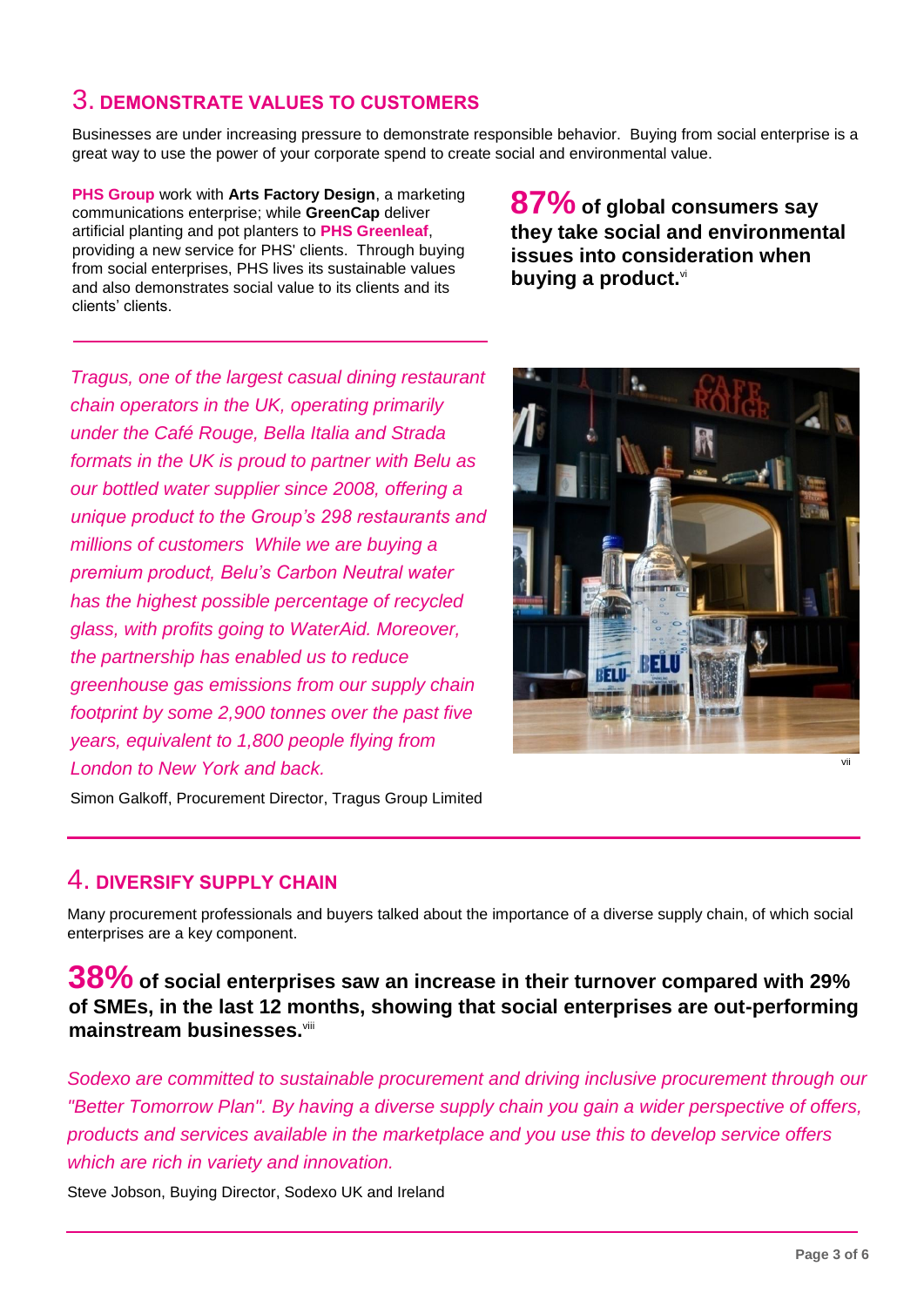## **How can you buy more from social enterprises?**

#### **Five immediate actions you can take...**

#### **1. Assess & review:**

Are your procurement processes fair, transparent and open? By working to open access to diverse suppliers, you will allow social enterprises into the supply chain. What are the opportunities to add value among current suppliers? Is there a social enterprise that would present a similar product or service with a greater social impact?

**The Access Pledge contains examples of how large businesses have levelled the playing field to access their supply chains.** 

**Find out more at www.bitc.org.uk/accesspledge**

#### **2. Determine your business case:**

The benefits of a responsible procurement strategy, including social enterprises, are felt across the business. Build a fuller picture of the business case by talking to those responsible for corporate responsibility and marketing.

#### **3. Set criteria & processes:**

Set appropriate policies, processes and criteria to encourage social and environmental value through your supply chain. Make sure that businesses that live your values are favoured by your policies and processes. Challenge your buying teams to include social enterprises where possible in tenders.

#### **4. Share through your supply chain:**

Encourage your suppliers to buy from social enterprises. Our first paper in this series is designed for suppliers to business, and contains details on why and how businesses are working with their Tier 1 and 2 suppliers to encourage social and environmental value through the chain: www.bitc.org.uk/our-resources/report/buying-socialenterprises.

#### **5. Tell your story:**

Use your buying procedure to demonstrate your corporate story, bringing to life your core products and services to staff, customers and partners.

#### **Where are they?**

Procurement professionals tell us that finding social enterprises is often a significant challenge, but an increasing number of directories are available.

Try the following sites:

www.socialenterprise.org.uk/membership/members-directory www.buyse.co.uk www.justbuy.org.uk www.socialenterprisemark.org.uk/dir www.bitcarc.org.uk/arcsocialenterprises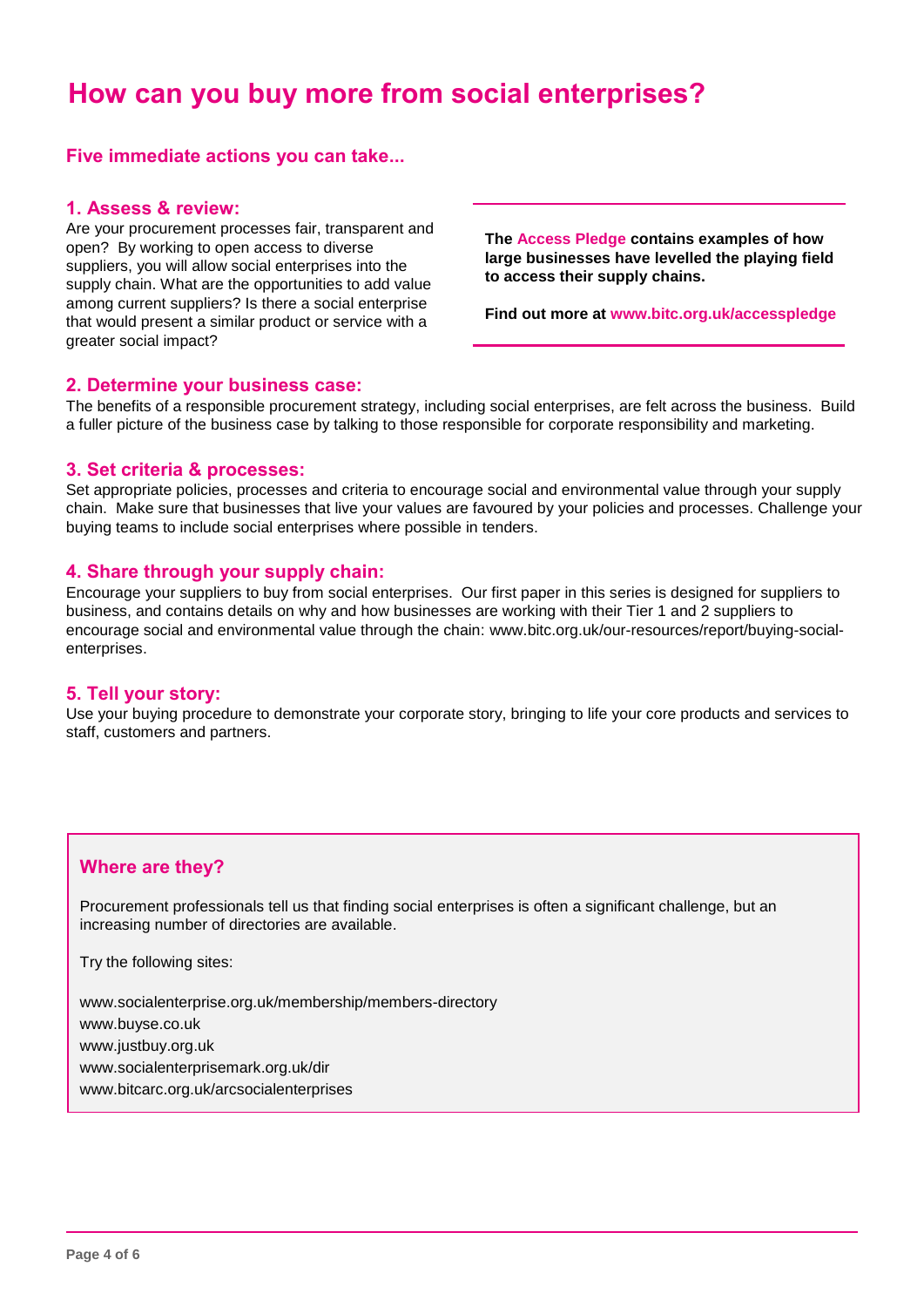## **How do other companies buy from social enterprises?**

**BP** is working with its Tier 1 suppliers **Johnson Controls** and **ARAMARK** to encourage procurement from social enterprises. As part of this, 'Meet the Buyer' days were developed for their key buyers and decision makers to meet social enterprises delivering appropriate goods and services.

**IKEA Birmingham** has worked with **The Vine Trust** for seven years on 'Project 390' providing previously unemployed young people with a work experience opportunity within an international company. This provides a minimum of 12 weeks' work experience for students, providing a platform on which to build, with many staying on in full-time positions at IKEA. The relationship has expanded across the UK, including IKEA Wales turning to Vine Trust to deliver a core service function, managing customer shopping tools with up to 25 trainees on the team at any time. It is now using The Vine Trust to find young people to train as apprentices within IKEA.

When **Lloyds** were due to review their design and print contract, they made sure that one of those being asked to tender was a social enterprise from a neighbouring borough. Since **Calverts** joined their approved supplier lists, they have worked with a number of teams across Lloyds.

**Buy Social is Social Enterprise UK's national campaign to encourage businesses, individuals and the public sector to buy from social enterprises.**ix



*By working with a social enterprise we have an opportunity to use some of our considerable procurement spend to do social good without impeding our business objectives. It's a virtuous circle; both a good thing to do and one that makes business sense.* 

Keithley Martin, Head of Supplier Development, O2 UK

Keen to support their large community of cyclists, **Deloitte UK** created a bike hub and servicing facility with social enterprise **Bikeworks** at their London offices. The maintenance hub was a first for Bikeworks and allows employees to book their bikes in for a service while they are at work. Bikeworks trains ex-offenders, the homeless and young unemployed as bicycle mechanics, and then supports them to find employment within the cycling industry. This partnership has developed further with Bikeworks providing a novel team building exercise for a selection of Deloitte's young recruits, by supporting them to build twelve children's bikes, which are then donated to Deloitte's national charities.